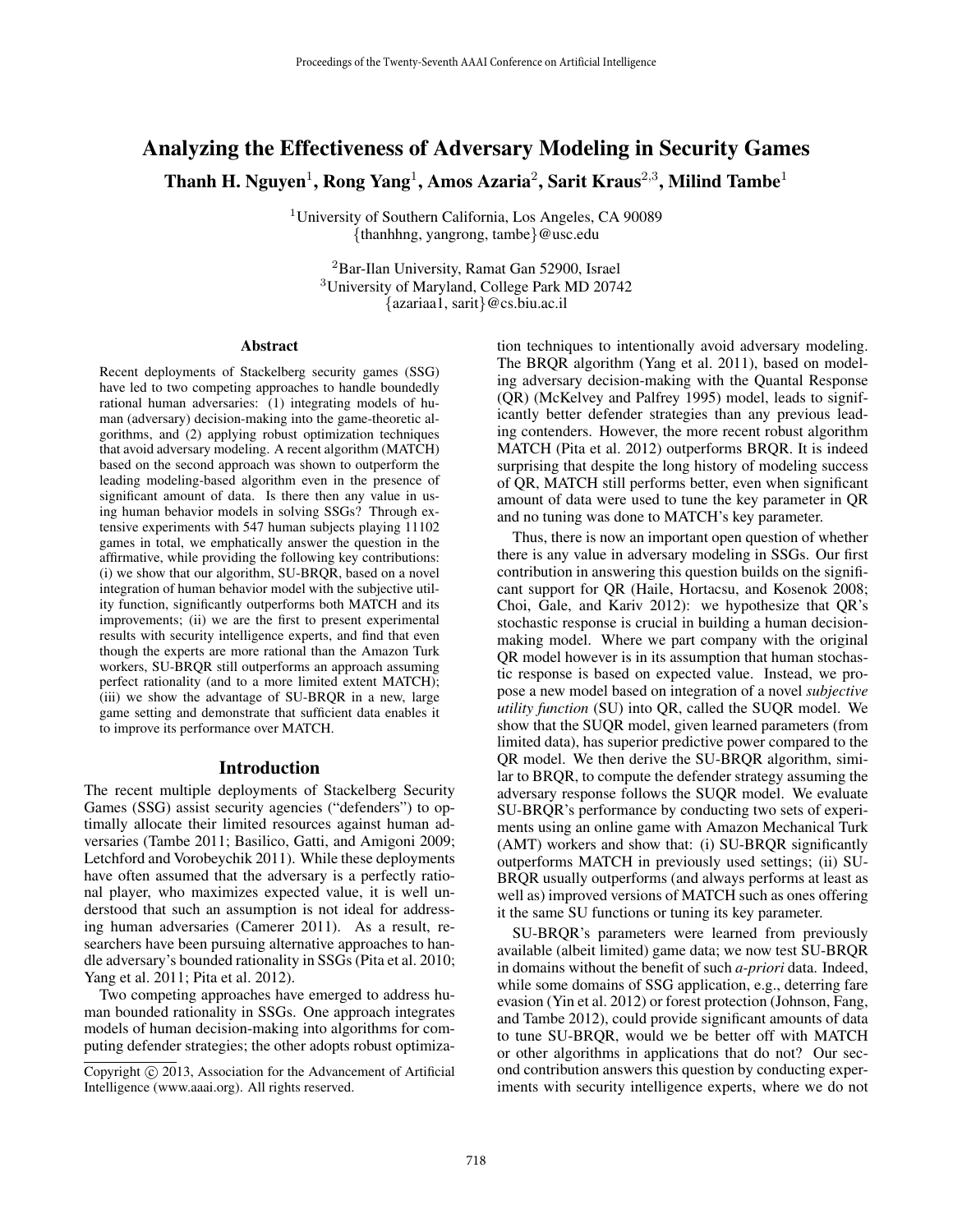have any previous modeling data. These experts, who serve as proxies for real-world adversaries, serve in the best Israeli Intelligence Corps unit or are alumna of that unit, and are found to be more rational than the AMT workers. Against these experts, SU-BRQR with its earlier learned parameters, significantly outperforms both an algorithm assuming perfect adversary rationality (Paruchuri et al. 2008) and (to a more limited extent) MATCH. Finally, our third contribution tests SU-BRQR in a new large game with AMT workers. We show that SU-BRQR with previously learned parameters still outperforms MATCH; and learning from more data, SU-BRQR performance can be further improved.

#### Background and Related Work

SSGs are defender-attacker games where the defender attempts to allocate her ("she" by convention) limited resources to protect a set of targets, and the adversary plans to attack one such target (Conitzer and Sandholm 2006; Tambe 2011). In SSGs, the defender first commits to a mixed strategy assuming that the adversary can observe that strategy. Then, the adversary takes his action.

Let  $T$  be the number of targets and  $K$  be the number of defender resources. The payoffs of both players depend on the attacked target and whether that target is covered by the defender. When the adversary attacks a target  $t$ , he will receive a reward  $R_t^a$  if the target is not covered by the defender; otherwise, he will receive a penalty  $P_t^a$ . In contrast, the defender will get a penalty  $P_t^d$  in the former case and a reward  $R_t^d$  in the latter case. We assume, as usual,  $R_t^a, R_t^d > 0$  and  $P_t^{\alpha}, P_t^d < 0$ . Let  $x_t$  be the coverage probability of the defender on target  $t$ . The defender's expected value at target  $t$ can be calculated as:

$$
U_t^d = x_t R_t^d + (1 - x_t) P_t^d
$$

Similarly, the expected value for the attacker is given by:

$$
U_t^a = x_t P_t^a + (1 - x_t) R_t^a
$$

Traditionally, the algorithms to compute the defender strategy in SSGs have assumed a perfectly rational adversary, who tries to maximize his expected value given the defender's strategy(Conitzer and Sandholm 2006; Paruchuri et al. 2008; Korzhyk, Conitzer, and Parr 2010). However, in real-world problems, the adversary's decision may be governed by his bounded rationality (March 1978; Conlisk 1996) due to effects such as task complexity and the interplay between emotion and cognition, which may cause him to deviate from the optimal action.

Recent research has therefore focused on developing algorithms to address the adversary's bounded rationality. In particular, BRQR(Yang et al. 2011) and MATCH(Pita et al. 2012) are the two leading contenders for handling adversary bounded rationality in SSGs. BRQR subscribes to modeling human decision making; it computes an optimal strategy for the defender assuming that the adversary's response follows the QR model. The QR model predicts a stochastic distribution of the adversary response: the greater the expected value of a target the more likely the adversary will attack that target. QR's key parameter  $\lambda$  represents the level of rationality in adversary's response: as  $\lambda$  increases, the predicted response by the QR model converges to the optimal action of the adversary. In contrast, instead of using a human behavior model, MATCH computes a robust defender strategy by guaranteeing a bound on the defender's loss in her expected value if the adversary deviates from his optimal choice. More specifically, the defender's loss is constrained to be no more than a factor of  $\beta$  times the adversary's loss in his expected value. The key parameter  $\beta$  describes how much the defender is willing to sacrifice when the adversary deviates from the optimal action.

A comparison of these two algorithms by (Pita et al. 2012), using over 100 payoff structures, showed that MATCH significantly outperforms BRQR. They also showed that even with sufficient data, with carefully reestimated  $\lambda$  of the QR model, and no effort to estimate MATCH's  $\beta$  parameter, MATCH still outperformed BRQR.

A Simulated Security Game: A simulated online SSG, called "The guards and treasures" has previously been used as the platform for human subject experiments (Yang et al. 2011; Pita et al. 2012). We will also use it in our experiments. The game is designed to simulate the security scenario at the LAX airport, which has eight terminals that can be targeted in an attack. Figure 1 shows the interface of the game.

Before playing the game, all the subjects are given detailed instructions about how to play. In each game, the subjects are asked to select one target to attack, given the following information: subject's reward and penalty at each target, the probability that a target will be covered



Figure 1: Game Interface

by the guard, and the reward and penalty of the defender at each target (more details in (Yang et al. 2011)).

### The SUQR Model

The key idea in subjective expected utility (SEU) as proposed in behavioral decision-making (Savage 1972; Fischhoff, Goitein, and Shapira 1981) is that individuals have their own evaluations of each alternative during decisionmaking. Recall that in an SSG, the information presented to the human subject for each choice includes: the marginal coverage on target  $t(x_t)$ ; the subject's reward and penalty  $(R_t^a, P_t^{\bar{a}})$ ; the defender's reward and penalty  $(R_t^d, P_t^{\bar{d}})$ . Inspired by the idea of SEU, we propose a subjective utility function of the adversary for SSG as the following:

$$
\hat{U}_t^a = w_1 x_t + w_2 R_t^a + w_3 P_t^a \tag{1}
$$

The novelty of our subjective utility function is the linear combination of the values (rewards/penalty) and *probabilities*. (Note that we are modeling the decision-making of the general population not of each individual as we do not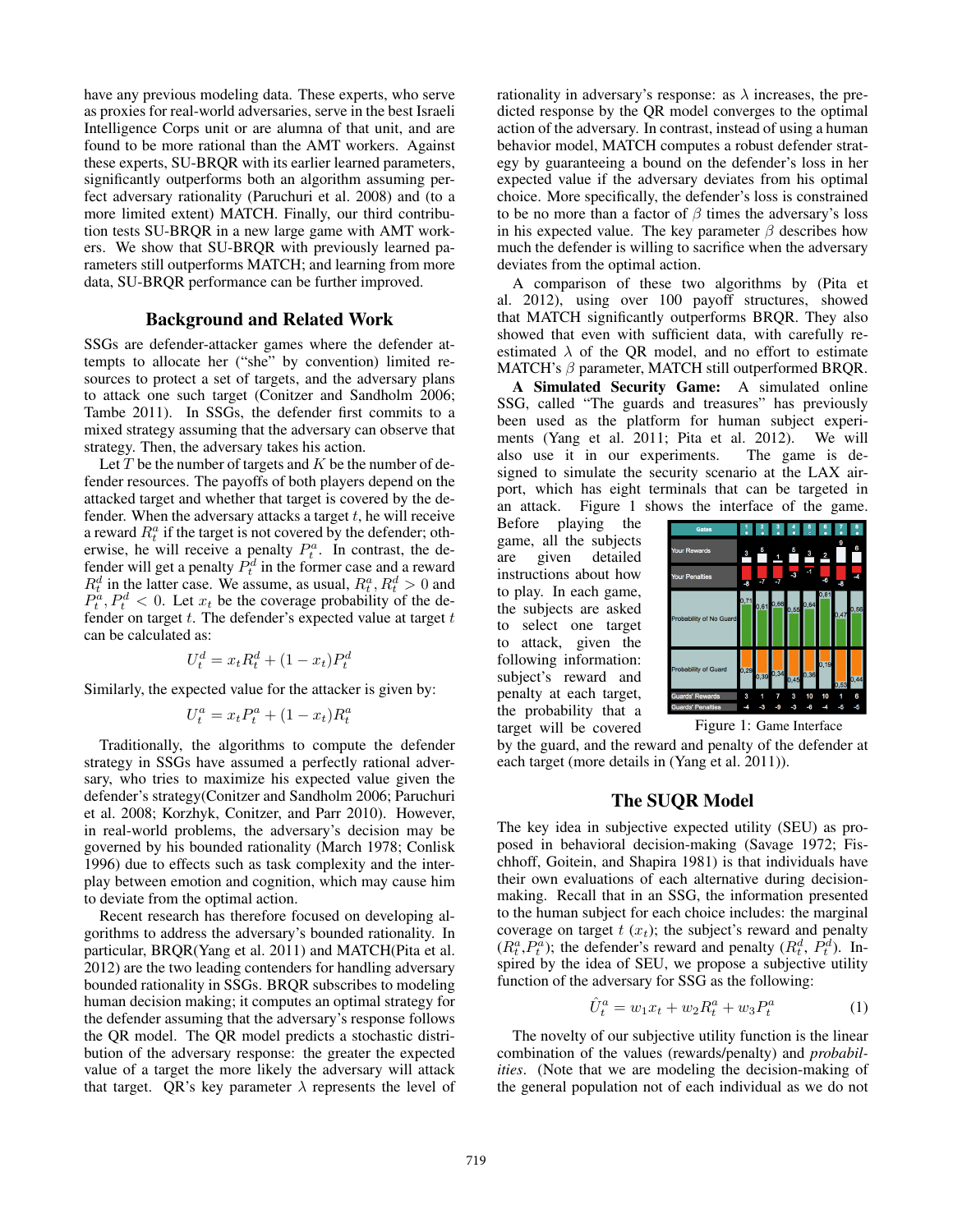have sufficient data for each specific subject). While unconventional at first glance, as shown later, this model actually leads to higher prediction accuracy than the classic expected value function. A possible explanation for that is that humans might be driven by simple heuristics in their decision making. Indeed, several studies in other research domains have demonstrated the prediction power of simple combination of features (Meehl 1963; Dawes 1979) while complex models could possibly lead to over-fitting issues (Meehl 1963). Other alternatives to this subjective utility function are feasible, e.g., including all the information presented to the subjects  $(\hat{U}_t^a = w_1 x_t + w_2 R_t^a + w_3 P_t^a + w_4 R_t^d + w_5 P_t^d)$ , which we discuss later.

We modify the OR model by replacing the classic expected value function with the SU function, leading to the SUQR model. In the SUQR model, the probability that the adversary chooses target t,  $q_t$ , is given by:

$$
q_t = \frac{e^{\lambda \hat{U}_t^a}}{\sum_{t'} e^{\lambda \hat{U}_{t'}^a}} = \frac{e^{\lambda (w_1 x_t + w_2 R_t^a + w_3 P_t^a)} }{\sum_{t'} e^{\lambda (w_1 x_{t'} + w_2 R_{t'}^a + w_3 P_{t'}^a)}} \tag{2}
$$

The problem of finding the optimal strategy for the defender can therefore be formulated as:<br> $\frac{1}{T} \left( \frac{w_1 x_1 + w_2 B^a_1 + w_3 P^a_2}{R^a_1 + R^a_2 + R^a_3} \right)$ 

$$
\max_{x} \sum_{t=1}^{T} \frac{e^{\lambda(w_1 x_t + w_2 R_t^a + w_3 P_t^a)}}{\sum_{t'} e^{\lambda(w_1 x_{t'} + w_2 R_{t'}^a + w_3 P_{t'}^a)}} (x_t R_t^d + (1 - x_t) P_t^d)
$$
\n
$$
\text{s.t.} \sum_{t=1}^{T} x_t \le K, 0 \le x_t \le 1 \tag{3}
$$

Here, the objective is to maximize the defender's expected value given that the adversary chooses to attack each target with a probability according to the SUQR model. Constraint (3) ensures that the coverage probabilities on all the targets satisfy the resource constraint. Given that this optimization problem is similar to BRQR we use the same approach as BRQR to solve it (Yang et al. 2011). We refer to the resulting algorithm as SU-BRQR.

Learning SUQR Parameters Without loss of generality, we set  $\lambda = 1$ . We employ Maximum Likelihood Estimation (MLE) (Hastie, Tibshirani, and Friedman 2009) to learn the parameters  $(w_1, w_2, w_3)$ . Given the defender strategy **x** and N samples of the players' choices, the log-likelihood of  $(w_1, w_2, w_3)$  is given by:

$$
log L(w_1, w_2, w_3|\mathbf{x}) = \sum_{j=1}^{N} log[q_{t_j}(w_1, w_2, w_3|\mathbf{x})]
$$

where  $t_j$  is the target that is chosen in sample j and  $q_{t_j}$  $(w_1, w_2, w_3|\mathbf{x})$  is the probability that the adversary chooses the target  $t_i$ . Let  $N_t$  be the number of subjects attacking target  $t$ . Then we have:

 $log L(w_1, w_2, w_3|\mathbf{x}) = \sum_{t=1}^{T} N_t log[q_t(w_1, w_2, w_3|\mathbf{x})]$ Combining with equation (2),

$$
log L(w_1, w_2, w_3 | \mathbf{x}) = w_1(\sum_{t=1}^T N_t x_t) + w_2(\sum_{t=1}^T N_t R_t^a)
$$
  
+ $w_3(\sum_{t=1}^T N_t P_t^a) - N log(\sum_{t=1}^T e^{w_1 x_t + w_2 R_t^a + w_3 P_t^a})$ 

 $logL(w_1, w_2, w_3|\mathbf{x})$  can be shown to be a concave function: we can show that the Hessian matrix of  $log L(w_1, w_2, w_3|\mathbf{x})$  is negative semi-definite. Thus, this function has an unique local maximum point and we can hence use a convex optimization solver to compute the optimal weights  $(w_1, w_2, w_3)$ , e.g., *fmincon* in Matlab.

Prediction Accuracy of SUOR model As in some realworld security environments, we would want to learn parameters of our SUQR model based on limited data. To that end, we used a training set of 5 payoff structures and 2 algorithms MATCH and BRQR (10 games in total) from (Pita et al. 2012) to learn the parameters of the new SU function and the alternatives. In total, 33 human subjects played these 10 games using the setting of 8 targets and 3-guards from our on-line game. The parameters that we learnt are:  $(w_1, w_2, w_3) = (-9.85, .37, .15)$  for the 3-parameter SU function; and  $(w_1, w_2, w_3, w_4, w_5)$  = (−8.23, .28, .12, .07, .09) for the 5-parameter function.

Table 1: Prediction Accuracy

| OR. | 3-parameter SUQR 5-parameter SUQR |  |
|-----|-----------------------------------|--|
| 8%  |                                   |  |

We ran a Pearson's chi-squared goodness of fit test (Greenwood and Nikulin 1996) in a separate test set which includes 100 payoff structures in (Pita et al. 2012) to evaluate the prediction accuracy of the two proposed models as well as the classic QR model. The test examines whether the predicted distribution of the players' choices fits the observation. We set  $\lambda = .76$  for QR model, the same as what was learned in (Yang et al. 2011). The percentages of the payoff structures that fit the predictions of the three models (with statistical significance level of  $\alpha = 0.05$ ) are displayed in Table 1. The table clearly shows that the new SUQR model (with the SU function in Equation (1)) predicts the human behavior more accurately than the classic QR model. In addition, even with more parameters, the prediction accuracy of the 5-parameter SUQR model does not improve. Given this result and our 3-parameter model demonstrated superiority (as we will show in our Experiments section), we leave efforts to further improve the SUQR model for future work.

### Improving MATCH

Since SUQR better predicts the distribution of the subject's choices than the classic QR, and as shown later, SU-BRQR outperforms MATCH, it is natural to investigate the integration of the subjective utility function into MATCH. In particular, we replace the expected value of the adversary with subjective utility function. Therefore, the adversary's loss caused by his deviation from the optimal solution is measured with regard to the subjective utility function.

$$
\max_{x,h,\eta,\gamma} \quad \gamma \tag{4}
$$

$$
\text{s.t.} \sum_{t \in T} x_t \le K, 0 \le x_t \le 1, \qquad \forall t \tag{5}
$$

$$
\sum_{t \in T} h_t = 1, h_t \in \{0, 1\}, \qquad \forall t \tag{6}
$$

$$
0 \le \eta - (w_1 x_t + w_2 R_t^a + w_3 P_t^a) \le M(1 - h_t)
$$
\n(7)

$$
\gamma - (x_t R_t^d + (1 - x_t) P_t^d) \le M(1 - h_t)
$$
\n
$$
\gamma - (x_t R_t^d + (1 - x_t) P_t^d) < \tag{8}
$$

$$
\gamma - (x_t R_t^d + (1 - x_t) P_t^d) \le
$$

$$
\beta \cdot (\eta - (w_1 x_t + w_2 R_t^a + w_3 P_t^a)), \qquad \forall t \qquad (9)
$$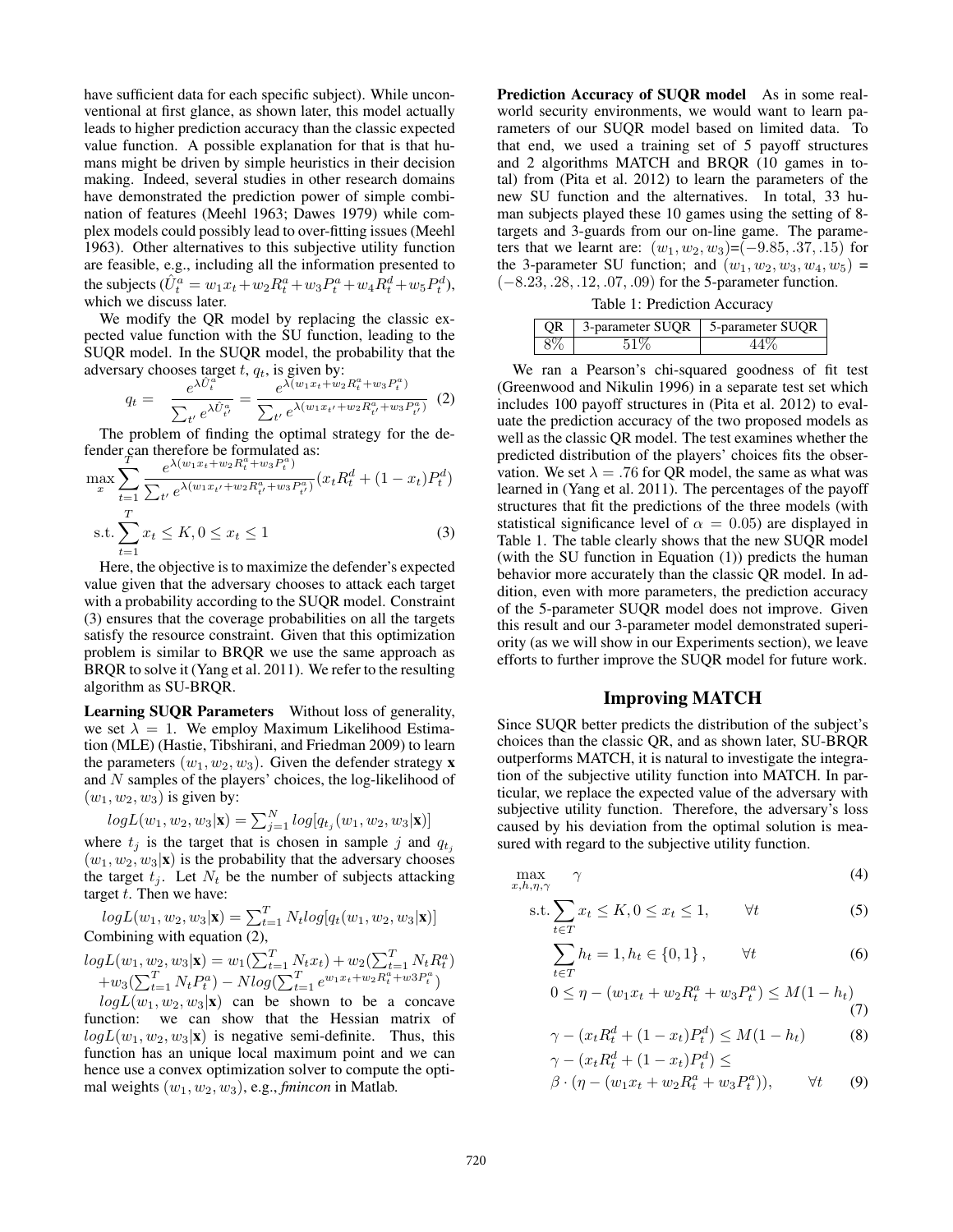We refer to this modified version as SU-MATCH, which is shown in Equation (4)-(9) where  $h_t$  represents the adversary's target choice,  $\eta$  represents the maximum subjective utility for the adversary,  $\gamma$  represents the expected value for the defender if the adversary responds optimally and  $M$  is a large constant.

Constraint (7) finds the optimal strategy (target) for the adversary. In constraint (8), the defender's expected value is computed when the attacker chooses his optimal strategy. The key idea of SU-MATCH is in constraint (9). It guarantees that the loss of the defender's expected value caused by adversary's deviation is no more than a factor of  $\beta$  times the loss of the adversary's subjective utility.

Selecting  $\beta$  for MATCH: In MATCH, the parameter  $\beta$ is the key that decides how much the defender is willing to lose if the adversary deviates from his optimal strategy. Pita et al. set  $\beta$  to 1.0, leaving its optimization for future work. In this section, we propose a method to estimate  $\beta$  based on the SUQR model.

| Initialize $\gamma^* \leftarrow -\infty$ ;                                                                                                                                                                                                                                                               |
|----------------------------------------------------------------------------------------------------------------------------------------------------------------------------------------------------------------------------------------------------------------------------------------------------------|
| for $i = 1$ to N do                                                                                                                                                                                                                                                                                      |
|                                                                                                                                                                                                                                                                                                          |
|                                                                                                                                                                                                                                                                                                          |
|                                                                                                                                                                                                                                                                                                          |
| $\left\{ \begin{array}{l} \beta \leftarrow Sample([0, \texttt{MaxBeta}], i), x \leftarrow \texttt{MATCH}(\beta); \\ \gamma \leftarrow \sum_t q_t U_t^d; \\ \textbf{if } \gamma \geq \gamma^* \textbf{then} \\ \lfloor \gamma^* \leftarrow \gamma, \beta^* \leftarrow \beta; \end{array} \right. \right.$ |
| return $(\beta^*, \gamma^*)$ ;                                                                                                                                                                                                                                                                           |

In this method, N values of  $\beta$  are uniformly sampled within the range (0, MaxBeta). For each sampled value of  $β$ , the optimal strategy x for the defender is computed using MATCH. Given this mixed strategy  $x$ , the defender's expected value,  $\gamma$ , is computed assuming that the adversary will respond stochastically according to the SUQR model. The  $\beta$  leading to the highest defender expected value is chosen. In practice, we set MaxBeta to 5, to provide an effective bound on the defender loss, given that penalties/rewards of both players range from -10 to 10; and N to 100, which gives a grid size of 0.05 for  $\beta$  for the range of (0, 5). We refer to the algorithm with *carefully selected* β *as MATCHBeta*.

### Experimental Results

The tested algorithms in our experiments include: SU-BRQR, MATCH, SU-MATCH, MATCHBeta, SU-MATCHBeta, i.e., MATCH embedded with both SU and selecting  $\beta$ , and DOBSS, i.e., a robust algorithm again perfectly rational opponents.

#### Results with AMT Workers, 8-target Games

Our first experiment compares SU-BRQR against MATCH and its improvements, in the setting where we learned the parameters of the SUQR model, i.e., the 8-target and 3-guard game with the AMT workers. In this 8-target game setting, for each game, our reported average is over at least 45 human subjects. The experiments were conducted on the AMT system. When two algorithms are compared, we ensured that identical human subjects played both on the same payoff structures. Participants were paid a base amount of US



Figure 2: SU-BRQR vs MATCH, AMT workers, 8 targets

\$1.00. In addition, each participant was given a bonus based on their performance in the games to motivate them. Similar to (Pita et al. 2012)'s work, we ensured that players were not choosing targets arbitrarily by having each participant play two extra trivial games (i.e., games in which there is a target with the highest adversary reward and lowest adversary penalty and lowest defender coverage probability). Players' results were removed if they did not choose that target.

We generated the payoff structures based on covariance games in GAMUT (Nudelman et al. 2004). In covariance games, we can adjust the covariance value  $r \in [-1, 1]$  to control the correlation between rewards of players. We first generate 1000 payoff structures with  $r$  ranging from  $-1$  to 0 by 0.1 increments (100 payoff structures per value of  $r$ ). Then, for each of the 11  $r$  values, we select 2 payoff structures ensuring that the strategies generated by each candidate algorithm (e.g., SU-BRQR and versions of MATCH) are not similar to each. One of these two has the maximum and the other has the median sum of 1-norm distances between defender strategies generated by each pair of the algorithms. This leads to a total of 22 payoff structures. By selecting the payoffs in this way, we explore payoff structures with different levels of the 1-norm distance between generated strategies so as to obtain accurate evaluations with regard to performance of the tested algorithms. We evaluate the statistical significance of our results using the bootstrap-t method (Wilcox 2002).

SU-BRQR vs MATCH This section evaluates the impact of the new subjective utility function via a head-to-head comparison between SU-BRQR and MATCH. In this initial test, the  $\beta$  parameter of MATCH was set to 1.0 as in (Pita et al. 2012). Figure 2a first shows all available comparison results for completeness (without regard to statistical significance). More specifically, we show the histogram of the difference between SU-BRQR and MATCH in the average defender expected reward over all the choices of the participants. The x-axis shows the range of this difference in each bin and the y-axis displays the number of payoff structures (out of 22) that belong to each bin. For example, in the third bin from the left, the average defender expected value achieved by SU-BRQR is higher than that achieved by MATCH, and the difference ranges from 0 to 0.4. There are 8 payoffs that fall into this category. Overall, SU-BRQR achieves a higher average expected defender reward than MATCH in the 16 out of the 22 payoff structures.

In Figure 2b, the second column shows the number of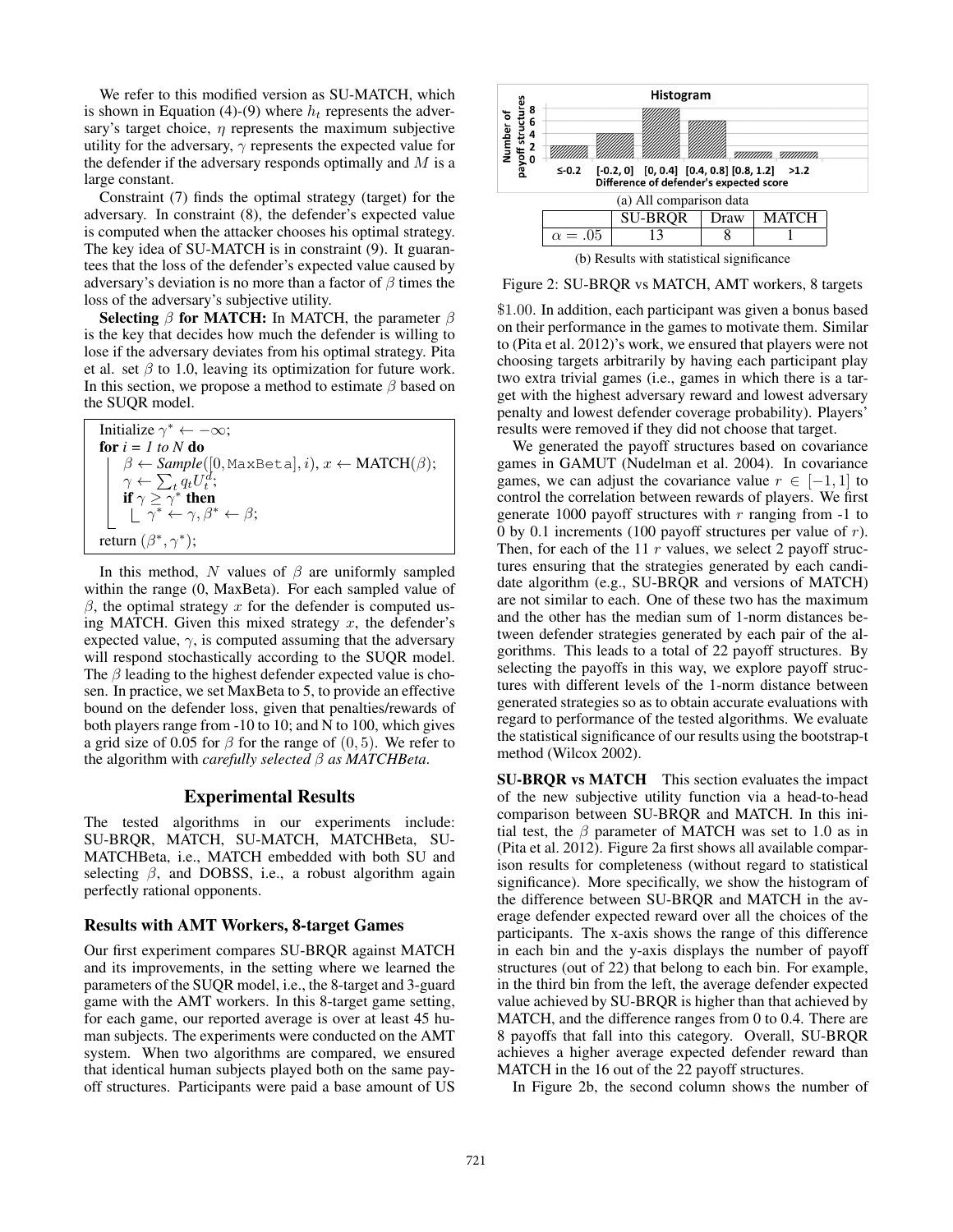payoffs where SU-BRQR outperforms MATCH with statistical significance ( $\alpha = .05$ ). The number of payoff structures where MATCH is better than SU-BRQR with statistical significance is shown in the fourth column. In the 22 payoff structures, SU-BRQR outperforms MATCH 13 times with statistical significance while MATCH defeats SU-BRQR only once; in the remaining 8 cases, no statistical significance is obtained either way. This result stands in stark contrast to (Pita et al. 2012)'s result and directly answers the question we posed at the beginning of this paper: there is indeed value to integrating models of human decision making in computing defender strategies in SSGs, but use of SUQR rather than traditional QR models is crucial.

Table 2: Performance comparison,  $\alpha = .05$ 

|                | <b>SU-MATCH</b> | <b>MATCHBeta</b> | <b>SU-MATCHBeta</b> |
|----------------|-----------------|------------------|---------------------|
| MATCH          |                 |                  |                     |
| <b>SU-BROR</b> |                 |                  |                     |

SU-BRQR vs Improved MATCH In Table 2, we compare MATCH and SU-BRQR against the three improved versions of MATCH: SU-MATCH, MATCHBeta, and SU-MATCHBeta (i.e., MATCH with both the subjective utility function and the selected  $\beta$ ) when playing our 22 selected payoff structures. Here, we only report results that hold with statistical significance ( $\alpha = .05$ ). The first number in each cell in Table 2 shows the number of payoffs (out of 22) where the row algorithm obtains a higher average defender expected reward than the column algorithm; the second number shows where the column algorithm outperforms the row algorithm. For example, the second row and second column shows that MATCH outperforms SU-MATCH in 3 payoff structures with statistical significance while SU-MATCH defeats MATCH in 11.

Table 2 shows that the newer versions of MATCH achieve a significant improvement over MATCH. Additionally, SU-BRQR retains a significant advantage over both SU-MATCH and MATCHBeta. For example, SU-BRQR defeats SU-MATCH in 8 out of the 22 payoff structures with statistical significance, as shown in Table 2; in contrast, SU-MATCH is better than SU-BRQR only twice.

Although SU-BRQR in this case does not outperform SU-MATCHBeta to the extent it does against MATCH (i.e., SU-BRQR performs better than SU-MATCHBeta only 5 times with statistical significance while SU-MATCHBeta is better than SU-BRQR thrice (Table 2)), SU-BRQR remains the algorithm of choice for the following reasons: (a) SU-BRQR does perform better than SU-MATCHBeta in more cases with statistical significance; (b) selecting the  $\beta$  parameters in SU-MATCHBeta can be a significant computational overhead for large games given that it requires testing many values of  $β$ . Thus, we could just prefer SU-BRQR.

# Results with New Experimental Scenarios

All previous experiments are based on the 8-target and 3 guards game, which were motivated by the LAX security scenario (Tambe 2011). In addition, the games have been played by AMT workers or college students. To evaluate the performance of the SUQR model in new scenarios, we intro-



Figure 3: SU-BRQR vs MATCH, security experts

duce two new experimental settings: in one the experiments are conducted against a new type of human adversary, i.e., security intelligence experts; and in the other, we change the game to 24 targets and 9 guards.

## Security Intelligence Experts, 8-target games

In this section, we evaluate our algorithm with security intelligence experts who serve in the best Israeli Intelligence Corps unit or are alumna of that unit. Our purpose is to examine whether SU-BRQR will work when we so radically change the subject population to security experts. We use the same 22 payoff structures and the same subjective utility function as in the previous experiment with AMT workers. Each result below is averaged over decisions of 27 experts.

SU-BRQR vs DOBSS DOBSS (Paruchuri et al. 2008) is an algorithm for optimal defender strategies against perfectly rational opponents. DOBSS performed poorly in 8 target games against AMT workers(Pita et al. 2010; Yang et al. 2011). However, would DOBSS perform better in comparison to SU-BRQR against security experts? Our results show that SU-BRQR is better than DOBSS in all 22 tested payoff structures; 19 times with statistical significance. Thus, even these experts did not respond optimally (as anticipated by DOBSS) against the defender's strategies.

SU-BRQR vs MATCH Figure 3a shows that SU-BRQR obtains a higher expected defender reward than MATCH in 11 payoff structures against our experts. Furthermore, SU-BRQR performs better than MATCH in 6 payoff structures with statistical significance while MATCH is better than SU-BRQR only in 3 payoff structures with statistical significance (Figure 3b). These results still favor SU-BRQR over MATCH, although not as much as when playing against AMT workers (as in Figure 2).

Nonetheless, what is crucially shown in this section is that changing the subject population to security experts does not undermine SU-BRQR completely; in fact, despite using parameters from AMT workers, SU-BRQR is still able to perform better than MATCH. We re-estimate the parameters  $(w_1, w_2, w_3)$  of the SU function using the data of experts. The result is:  $w_1 = -11.0, w_2 = 0.54$ , and  $w_3 = 0.35$ . This result shows that while the experts evaluated all the criteria differently from the AMT workers they gave the same importance level to the three parameters. Because of limited access to experts, we could not conduct experiments with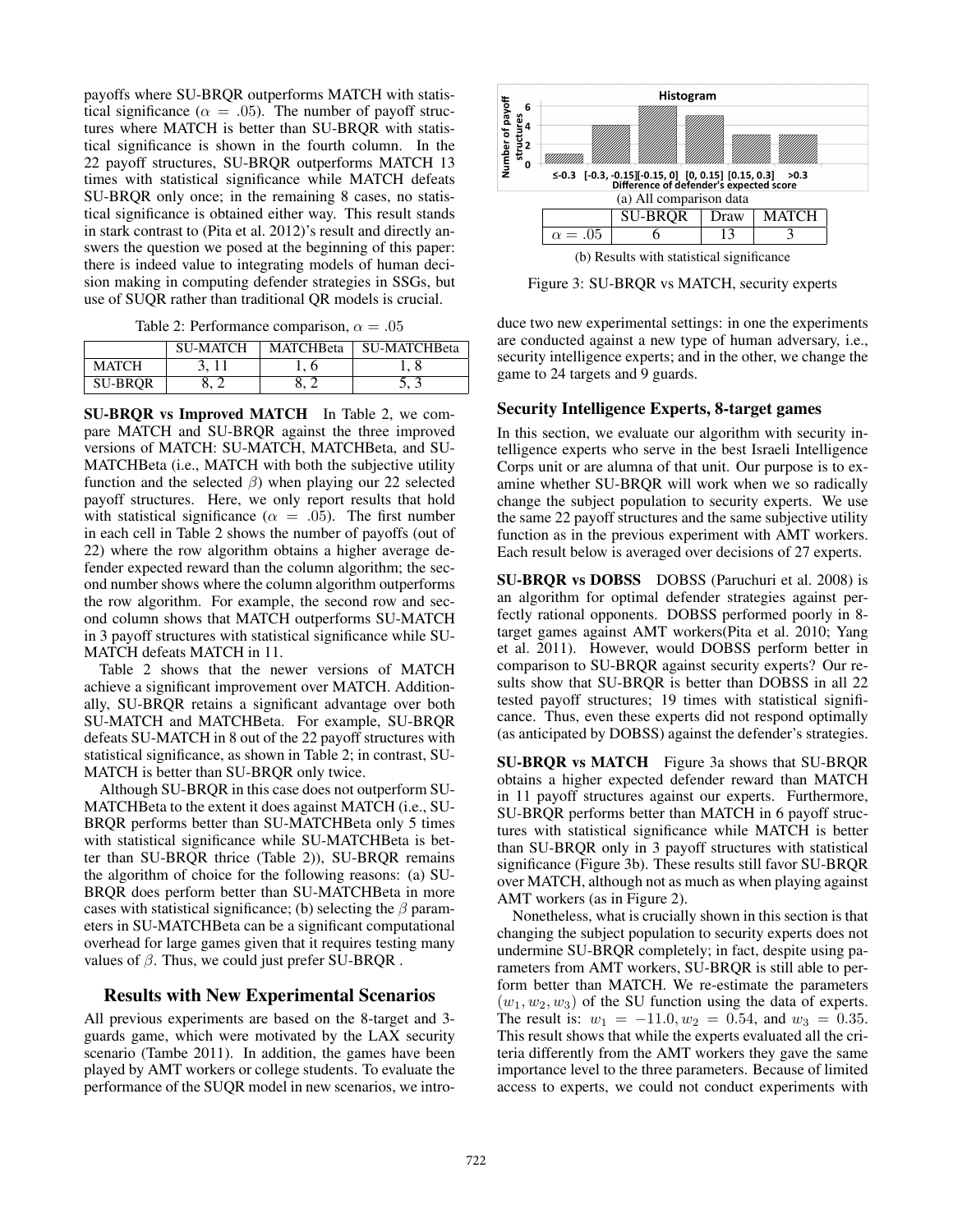

Figure 4: SU-BRQR vs MATCH, 24 targets, original

these re-estimated parameters; we will show the impact of such re-estimation in our next experimental setting.

Bounded Rationality of Human Adversaries We now compare the AMT workers and security experts using the traditional metric of "rationality level" of the QR model. To that end, we revert to the QR-model with the expected value function to measure how close these players are to perfect rationality. In particular, we use QR's  $\lambda$  parameter as a criterion to measure their rationality. We use all the data from AMT workers as well as experts on the chosen 22 games in previous experiments to learn the  $\lambda$  parameter. We get  $\lambda = 0.77$  with AMT workers and  $\lambda = 0.91$  with experts. This result implies that security intelligence experts tend to be more rational than AMT workers (the higher the  $\lambda$ , the closer the players are to perfect rationality). Indeed, in 34 of 44 games, experts obtains a higher expected value than AMT workers. Out of these, their expected value is higher than AMT workers 9 times with statistical significance while AMT workers is higher only once ( $\alpha = .05$ ). Nonetheless, the lambda for experts of 0.91 suggests that the experts do not play with perfect rationality (perfect rational  $\lambda = \infty$ ).

#### AMT Workers, 24-target Games

In this section, we focus on examining the performance of the algorithms in large games, i.e., 24 targets and 9 defender resources. We expect that the human adversaries may change their behaviors because of tedious evaluation of risk and benefit for each target. Two algorithms were tested: SU-BRQR, MATCH. We first run experiments with the new subjective utility function learned previously using the data of the 8-target game.

SU-BRQR vs MATCH with Parameters Learned from the 8-target Games Figure 4a shows that SU-BRQR obtains a higher average defender expected value than MATCH in 14 out of 22 payoff structures while MATCH is better than SU-BRQR in 8 payoff structures. These averages are reported over 45 subjects. In addition, as can be seen in Figure 4b, SU-BRQR performs better than MATCH with statistical significance 8 times while MATCH outperforms SU-BRQR 3 times. While SU-BRQR does perform better than MATCH, its superiority over MATCH is not as much as it was in previous 8-target games.

We can hypothesize based on these results that the learned parameters of the 8-target games do not predict human behaviors as well in the 24-target games. Therefore, we reestimate the values of the parameters of the subjective utility function using the data of the previous experiment in the 24 target games. The training data contains 388 data points. This re-estimating results in  $w_1 = -15.29, w_2 = .53$ ,  $w_3 = .34$ . Similar to the experts case, the weights in 24target games are different from the ones in 8-target games but their order of importance is the same.

SU-BRQR vs MATCH with Re-estimated Parameters In this experiment, we evaluate the impact of the new subjective utility function with the re-estimated parameters on the performance of SU-BRQR in comparison with MATCH.

Figure 5a shows that SU-BRQR outperforms MATCH in 18 payoff structures while MATCH defeats SU-BRQR in only 4 cases. Moreover, it can be seen in Figure 5b that SU-BRQR defeats MATCH with statistical significance 11 times while MATCH defeats SU-BRQR only once with statistical significance. In other words, the new weights of the subjective utility function indeed help improve the performance of SU-BRQR . This result demonstrates that a more accurate SU function can help improve SU-BRQR's performance.



(b) Results with statistical significance

Figure 5: SU-BRQR vs MATCH, 24 targets, re-estimated

# Summary

This paper demonstrates the importance of modeling human adversary decision making in SSGs using a novel *subjective utility function*. Through extensive experiments, the paper provides the following contributions: (i) we show that our SU-BRQR algorithm, which involves a novel integration of QR with SU function, significantly outperforms both MATCH and its improved versions; (ii) we are the first to present experimental results with security intelligence experts, and find that even though the experts are more rational than AMT workers, SU-BRQR performs better than its competition against the experts; (iii) we show the advantage of SU-BRQR in a new game setting and demonstrate that additional data can further boost the performance of SU-BRQR over MATCH.

# Acknowledgement

This research was supported by MURI grant # W911NF-11-1-0332, by Army Research Office grant # W911NF-10-1-0185, and by the Google Inter-university center for Electronic Markets and Auctions, ARO grants # W911NF0910206 and # W911NF1110344.